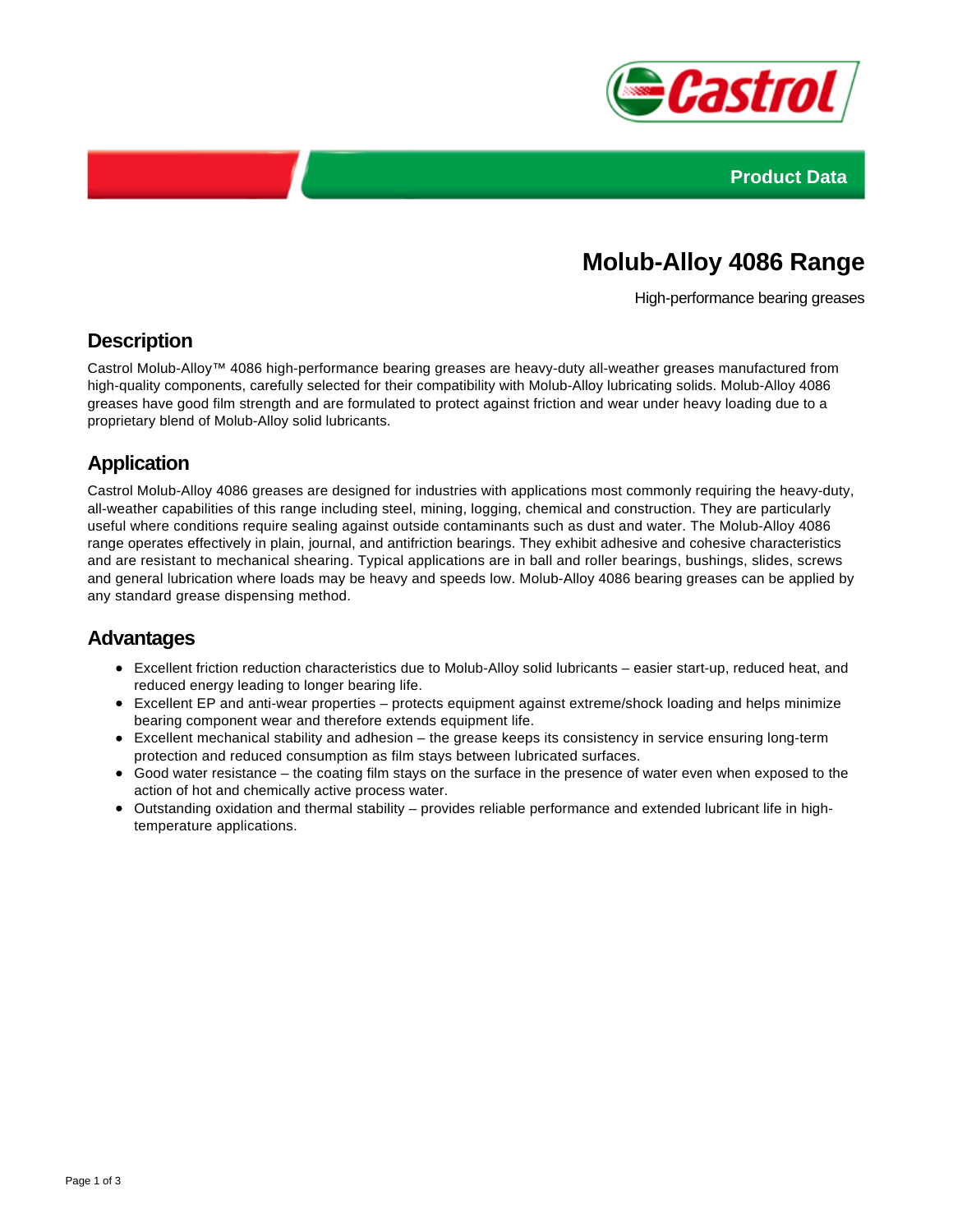## **Typical Characteristics**

| Name                                                                           | Method                                   | Units                      | 4086-1             | 4086/320-1         | 4086/460-2           |
|--------------------------------------------------------------------------------|------------------------------------------|----------------------------|--------------------|--------------------|----------------------|
| Appearance                                                                     | Visual                                   |                            | Dark grey          | Dark grey          | Dark grey            |
| Thickener type                                                                 |                                          |                            | Lithium<br>complex | Lithium<br>complex | Lithium<br>complex   |
| Base oil                                                                       |                                          |                            | Mineral oil        | Mineral oil        | Mineral oil          |
| Consistency                                                                    | ISO 2137 /<br>ASTM D217                  | <b>NLGI</b><br>Grade       | 1                  | 1                  | 2                    |
| Density @ 20°C / 68°F                                                          | <b>ASTM D4052 /</b><br><b>DIN 51757D</b> | kg/m <sup>3</sup>          | 890                | 886                | 896                  |
| <b>Worked Penetration</b><br>(60 strokes @ 25°C / 77°F)                        | ISO 2137 /<br>ASTM D217                  | $0.1$ mm                   | 310-340            | 310-340            | 265-295              |
| Worked Penetration (100,000 strokes @ 25°C /<br>77°F) - change from 60 strokes | ISO 2137 /<br>ASTM D217                  | $0.1$ mm                   | 15                 | 20                 | 15                   |
| Dropping point                                                                 | ISO 2176 /<br>ASTM D566                  | $^{\circ}$ C/ $^{\circ}$ F | 260+/500+          | 260+/500+          | 260+/500+            |
| Base Oil Viscosity @ 40°C / 104°F                                              | ISO 3104 /<br>ASTM D445                  | mm <sup>2</sup> /s         | 164                | 316                | 454                  |
| Base Oil Viscosity @ 100°C / 212°F                                             | ISO 3104 /<br>ASTM D445                  | mm <sup>2</sup> /s         | 12.3               | 23.2               | 29.6                 |
| Rust Test (distilled water)                                                    | ASTM D1743                               | Pass                       | Pass               | Pass               | Pass                 |
| Copper Corrosion (24 hrs, 100°C / 212°F)                                       | ASTM D4048                               | Rating                     | 1 <sub>b</sub>     | 1 <sub>b</sub>     | 1b                   |
| Four Ball Weld Load test -<br>Load Wear Index (27°C / 1770 rpm)                | ISO 11008 /<br>ASTM D2596                |                            | 65                 | 60                 | 60                   |
| Four Ball Weld Load test - Weld Point                                          | ISO 11008 /<br>ASTM D2596                | kgf                        | 400                | 400                | 400                  |
| Four Ball Wear test - Wear Scar Diameter<br>(40 kgf / 75°C / 1200 rpm / 1 hr)  | ISO 51350 /<br>ASTM D2266                | mm                         | 0.45               | 0.45               | 0.45                 |
| Timken OK Load                                                                 | ASTM D2509                               | kg / lbs                   | 27 / 60            | 27/60              | 29.5 / 65            |
| Water Wash-out                                                                 | ISO 11009 /<br>ASTM D1264                | % wt<br>loss               | 5                  | 6                  | 4                    |
| Roll Stability test - Shear Stability                                          | ASTM D1831                               | $0.1$ mm                   | 5                  | 6                  | $\overline{4}$       |
| Grease Pumpability test - Lincoln Ventmeter                                    | <b>US Steel test</b><br>method           | psi                        | 400 @ 10°F         | 580 @ 0°F          | 475 @ 30°F           |
| ISO Classification                                                             | ISO 6743/9                               |                            |                    | L-XCDEB 1          | L-XBDEB <sub>2</sub> |

Subject to usual manufacturing tolerances.